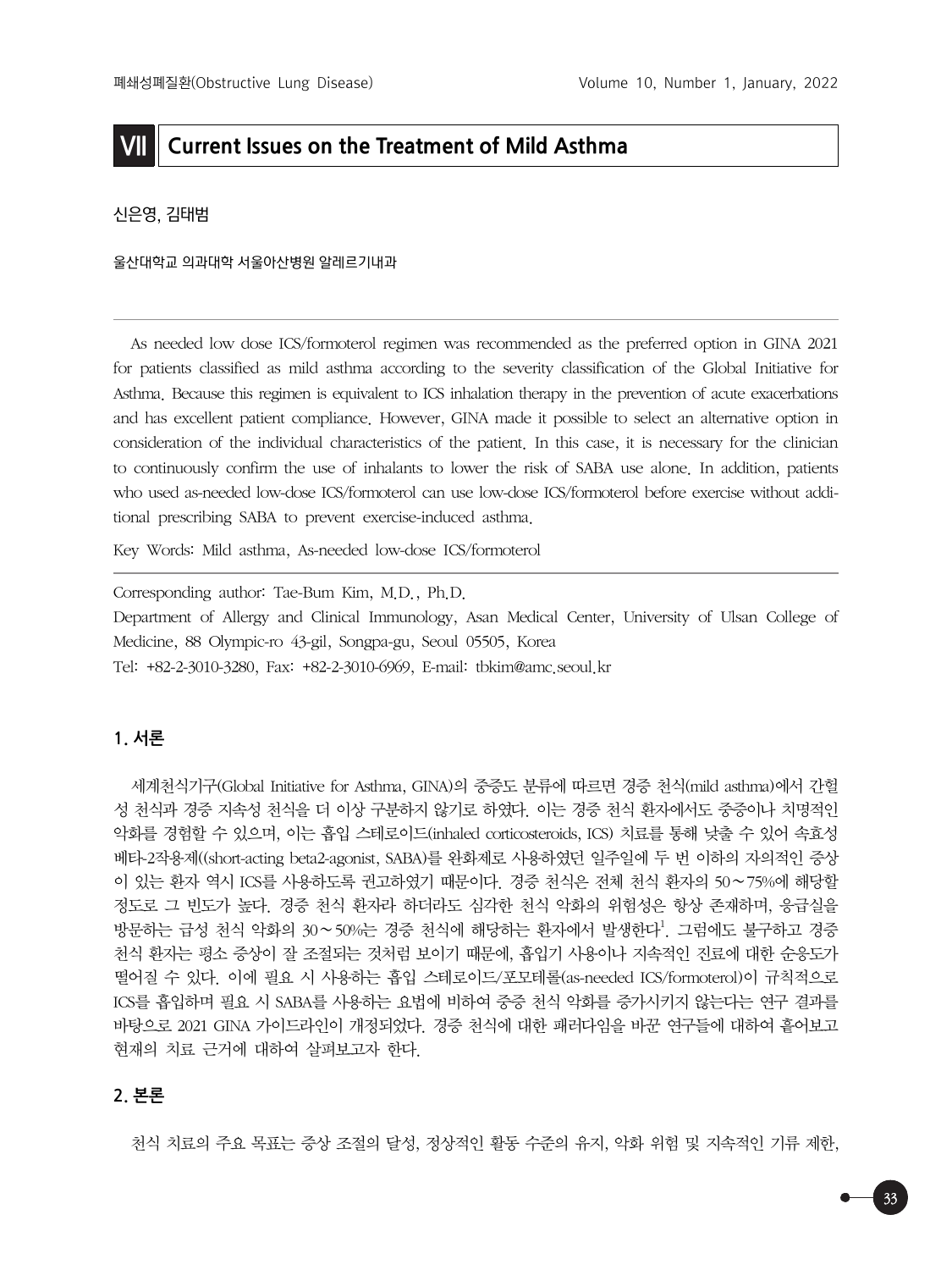약물 부작용의 최소화이다. GINA에서는 환자가 최소한의 효과적인 치료를 받을 수 있도록 증상 조절 정도에 따라 치료를 증감하는 5단계 접근법을 권고하고 있다. 2018년 GINA 가이드라인에서는 천식 1단계에서는 SABA, 천식 2단계에서는 low dose ICS를 유지하며 증상 완화제로 SABA를 사용하도록 하였다. 그러나 2019 GINA 가이드라인은 더 이상 SABA 단독 요법을 쓰지 않도록 권고하였다. 반복적으로 자주 SABA를 쓰다 보면 β-수용 체의 하향 조절 현상, 반동성 과민반응, 알레르기 반응 등이 증가하며, 1년에 SABA를 2통 이하 사용한 군과 비교했을 때, 3통 이상 사용한 군에서 천식 악화 위험 및 사망 위험이 증가하였고, SABA 사용이 증가할수록 위험이 높아졌다는 연구 결과가 발표되었다<sup>2</sup>. 경증 천식 환자도 SABA와 ICS를 병용하면 severe asthma related event (SARE) 발생률이 유의하게 감소하였다<sup>3</sup>. ICS를 병용하면 경구 스테로이드 용량을 줄일 수 있었고 폐 기능도 유의하게 호전되었다. 그러나 효과적인 약물이 있음에도 불구하고 천식이 제대로 조절되지 않는 것으로 나타났다. 천식 관리의 중요한 문제는 유지 약물 요법에 대한 일반적으로 불량한 순응도 때문이다. 많은 환자들 은 증상과 악화가 있음에도 불구하고 천식이 조절된 것으로 간주하고 심각하지 않다고 생각하기 때문이다<sup>4</sup>. 천식 조절에는 '현재 증상 조절'과 '미래 위험'이 동시에 고려되어야 한다. 이에 경증 천식 환자의 순응도를 높이면서도 치료 효과가 유지되는 방법에 대하여 지속적으로 연구가 이루어져 왔다.

Improving Asthma Control Trial (IMPACT) study는 225명의 경증 지속성 천식 환자들을 ICS 또는 항류코트리 엔제를 규칙적으로 투여하는 군, 위약을 투여하는 군 등 세 군으로 나누어 1년간 연구를 진행하였다. 모든 환자들은 경미한 천식 악화 시에는 ICS와 SABA를 함께 투약, 심한 천식 악화 시에는 경구용 스테로이드를 단기간 스스로 투여하도록 교육을 받았다. 연구 결과 증상이 있는 경우에만 ICS와 SABA를 간헐적으로 투여한 군과, ICS나 항류코트리엔제를 지속적으로 투여한 군들 사이에 급성 천식 악화 빈도는 차이가 없었다. 규칙적으 로 ICS를 투여한 환자 군에서 객담 호산구, 호기 NO, 기도 과민성 등 기도 염증의 호전이 더 뚜렷했고 증상이 없는 날들이 더 많았지만 급성 천식 발작의 빈도, 천식의 조절 정도, 천식과 관련된 삶의 질 등에서는 간헐적 투여군과 차이가 없었다<sup>5</sup>.

SYGMA 1 연구에서는 GINA 2단계의 치료를 필요로 하는 12세 이상의 환자를 대상으로 as-needed low-dose ICS/formoterol (200μg of budesonide and 6μg of formoterol)을 투여한 군과 필요에 따라 SABA를 투여한 군, 매일 budesonide 200μg를 두 번 흡입하고 필요할 때 SABA를 투여한 군으로 나누어 관찰하였다. As-needed low-dose ICS/formoterol을 투여한 군에서 필요에 따라 SABA를 투여한 군과 비교하였을 때, 천식 증상 조절과 급성 악화 예방 효과가 더 뛰어났다. 폐 기능 개선 및 천식 증상 조절은 budesonide를 매일 투여한 군에서 가장 우수하였으나, 급성 악화 발생률에서는 as-needed low-dose ICS/formoterol을 투여한 군이 비열등 함을 나타내었다. 또한 as-needed low-dose ICS/formoterol 투여 요법은 budesonide 유지요법과 비교하여 ICS 노출량을 약 5분의 1로 감소시켰다<sup>6</sup>. SYGMA 2에서 역시 경증 천식에서 as-needed low-dose ICS/formoterol 투여 요법이 budesonide 유지요법에 대비하여 하루 ICS 노출은 1/4 가량이며, 급성 천식 악화 예방 효과에서 비열등함을 통계적으로 확인하였다<sup>7</sup>.

실제 임상에서 진행된 open label study 역시 as-needed low-dose ICS/formoterol의 사용이 SABA를 필요할 때 사용하는 것보다 우수함을 확인할 수 있었다. Budesonide 유지 요법과 비교하였을 때, as-needed low-dose ICS/formoterol 요법이 역시 급성 악화의 비율에서 비열등함을 나타내었으나 심각한 급성 악화의 수는 오히려 더 낮았다8 . 이에 as-needed low-dose ICS/formoterol 요법의 우월성을 확인하고자 PRACTICAL study에서는 as-needed budesonide/formoterol (reliever therapy with budesonide 200  $\mu$ g-formoterol 6  $\mu$ g Turbuhaler)을 사용하는 군과 매일 budesonide 200μg를 두 번 흡입하고 필요할 때 SABA를 투여한 군으로 1 : 1로 나누었다. Primary outcome으로 심각한 급성 악화의 횟수를 보았으며, as-needed budesonide/formoterol로 치료받은 환 자에서 심각한 급성 악화를 예방하는데 더 우월함을 확인하였다. 환자들이 low to moderate dose의 ICS를 필요로 하는 환자들까지 등록이 된 연구 결과였다. 또한 성별, 나이, FeNO 혹은 혈중 호산구 수치 등 임상 양상에 따라 as-needed budesonide/formoterol 치료의 효과가 달라지지 않음을 확인하여 경증 천식의 표현형과 상관 없이 사용할 수 있음을 확인하였다<sup>9</sup>. 이를 근거로 2020 GINA 가이드라인은 as-needed budesonide/for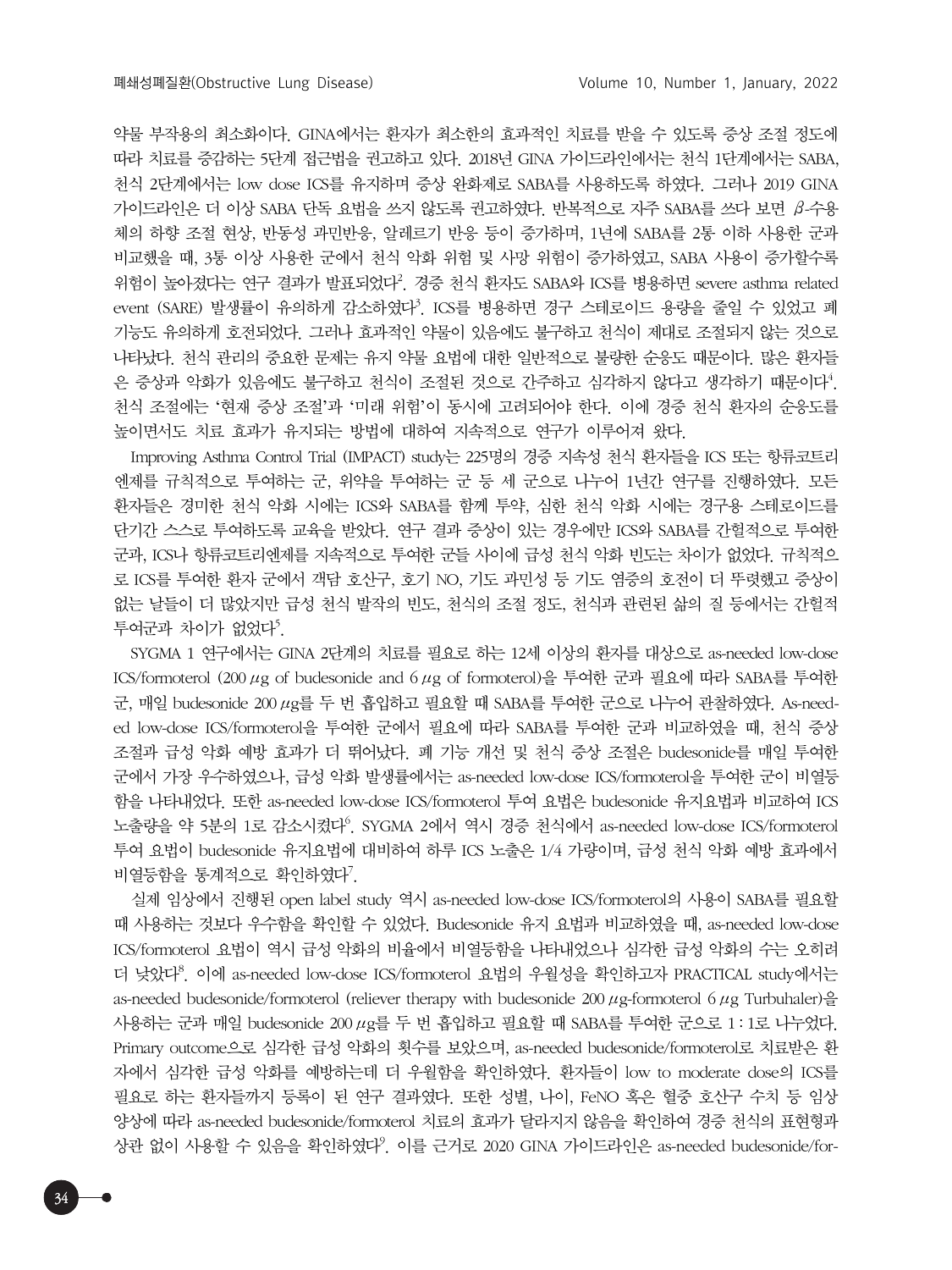moterol 요법을 더욱 공고하게 권고하였다<sup>10</sup>. 또한 SABA는 운동 전 운동유발천식 증상을 예방하기 위해 사용되 었다. 운동 전 as-needed budesonide/formoterol 치료 역시 exercise-induced bronchoconstriction을 SABA와 비교하여 우월한 예방 효과를 나타냈다11. As-needed budesonide/formoterol을 사용하던 환자는 운동 전 SABA 를 추가로 사용할 필요 없이 as-needed budesonide/formoterol를 추가로 사용하면 된다.

즉, 경증 천식이 있는 성인 및 청소년에서 as-needed low-dose ICS/formoterol을 투여하면 SABA 단독 치료에 비해 중증 악화 위험이 약 2/3로 감소하고, 급성 악화에 대해서는 1일 저용량 흡입 스테로이드보다 열등하지 않았으며, 실제 임상에서는 중증 급성 악화에서 오히려 우월함을 보였다. 필요에 따라 사용하는 SABA가 포함된 규칙적인 매일 저용량 ICS 치료는 천식 증상, 천식 관련 악화, 입원 및 사망의 위험 감소를 줄이는 데 매우 효과적이다. 그러나 지역사회에서 흡입 스테로이드 유지 요법에 대한 순응도가 낮기 때문에 증상 완화를 위해 필요 시 SABA만 복용하게 된다면 환자는 악화될 위험이 증가한다. 2021년 GINA 가이드라인에서 가장 변화된 내용은 증상 완화제로 as-needed low-dose ICS/formoterol 혹은 SABA를 사용하는지에 따라 track 1과 track 2로 나눈 것이다. 천식 1단계에서는 preferred option으로 as-needed low-dose ICS/formoterol을 evidence B로 권고하고 있고, SABA 흡입 시 low dose ICS를 같이 흡입할 것을 alternative option으로 권고하고 있다. 위 연구 결과를 바탕으로 더 이상 SABA 단독을 권고하지 않으며, 순응도를 고려하였을 때 오히려 SABA 단독의 노출 위험을 높일 수 있어 low dose ICS를 매일 사용하는 것을 권고하지 않고 있다. 천식 2단계 역시 preferred option으로 as-needed low-dose ICS/formoterol을 evidence A로 권고하고 있고, low dose ICS를 매일 흡입하며 필요 시 SABA를 흡입할 것을 alternative option으로 권고하고 있다. 다만 alternative option을 선택할 시 임상의 는 ICS를 매일 잘 사용하는지에 대하여 지속적으로 확인하여야 한다. 매일 low dose ICS를 사용하는 군에서 천식의 증상 조절이 더 잘 되었다는 연구 결과가 있으며, 이미 low dose ICS를 잘 사용하고 있는 환자에게서 as-needed low-dose ICS/formoterol로 바꾸는 것은 오히려 순응도를 낮출 수 있는 결과를 가져올 수 있기 때문 에 track을 2가지로 나누어 권고하였다.

## **3. 결론**

As-needed low-dose ICS/formoterol요법은 경증 천식 환자에서 급성 악화 예방 효과가 ICS와 동등하면서도 환자 순응도는 우수하여 GINA 2021에서는 preferred option으로 권고되었다. 그러나 환자의 개개인의 특성을 고려하여 alternative option을 선택할 수 있으며, 이 경우에는 SABA 단독으로 사용의 위험을 낮추기 위해 흡입 제의 사용에 대하여 임상의의 지속적인 확인이 필요하다. 또한 as-needed low-dose ICS/formoterol를 사용하던 환자에서는 운동유발천식을 예방하기 위하여 SABA를 추가 처방할 필요가 없다.

### **Acknowledgements**

This article supported by a grant of the Korea Health Technology R&D Project through the Korea Health Industry Development Institute (KHIDI), funded by the Ministry of Health & Welfare, Republic of Korea (grant number: HI19C0481, HC20C0076).

### **References**

<sup>1.</sup> Lai CK, De Guia TS, Kim YY, Kuo SH, Mukhopadhyay A, Soriano JB, et al. Asthma control in the Asia-Pacific region: the Asthma Insights and Reality in Asia-Pacific Study. J Allergy Clin Immunol 2003;111:263-8.

<sup>2.</sup> Nwaru BI, Ekström M, Hasvold P, Wiklund F, Telg G, Janson C. Overuse of short-acting β2-agonists in asthma is associated with increased risk of exacerbation and mortality: a nationwide cohort study of the global SABINA